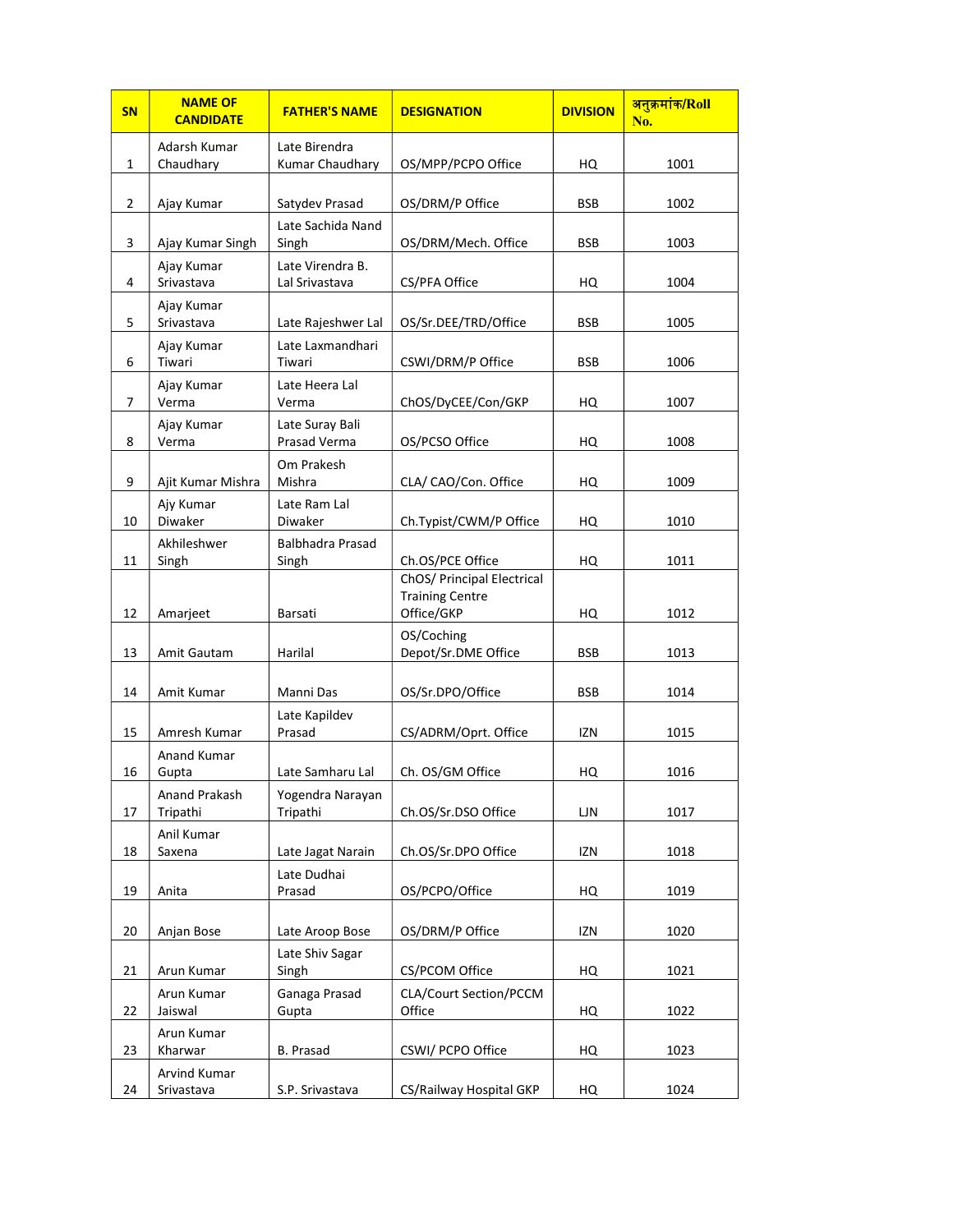|    | Ashok Kumar                   | Late Chandra               |                                   |            |      |
|----|-------------------------------|----------------------------|-----------------------------------|------------|------|
| 25 | Bansal                        | <b>Bhan Bansal</b>         | Ch.OS/DRM/Cell                    | IZN        | 1025 |
| 26 | Ashok Kumar<br>Gupta          | Late R.P. Gupta            | ChOS/PCPO Office                  | HQ         | 1026 |
|    | Ashok Kumar                   |                            |                                   |            |      |
| 27 | Nath Tiwari                   | Aniruddh Tiwari            | OS/SSE/G/Diesel Shed              | <b>IZN</b> | 1027 |
|    | Ashutosh Kumar                | Hridaya Nand               |                                   |            |      |
| 28 | Tiwari                        | Tiwari                     | CS/PCPO office                    | HQ         | 1028 |
| 29 | Ashwini Kumar<br>Mishra       | Late Ram Chandra<br>Mishra | Ch.OS/Sr.CDO Office               | LJN        | 1029 |
| 30 | Awadesh Kumar<br>Shukla       | Late Paras Nath<br>Shukla  | CVI/GM/Vig. Office                | HQ         | 1030 |
| 31 | Bablu                         | Raja Ram                   | OS/DRM/P Office                   | <b>BSB</b> | 1031 |
| 32 | Badhrinath<br>Verma           | C. Mahato                  | Sr. Steno/Sr.DSTE Office<br>LJN   | LJN        | 1032 |
| 33 | <b>Bhanu Pratap</b><br>Singh  | Late Rajdev Singh          | Ch.OS/PCSTE Office                | HQ         | 1033 |
|    | Bhawesh                       |                            |                                   |            |      |
| 34 | Choudhary                     | Laongi Choudhary           | OS/DRM/P Office                   | <b>BSB</b> | 1034 |
| 35 | <b>Bhim Ram</b>               | Vishnu Rai                 | Ch. OS/PCPO Office                | HQ         | 1035 |
|    | <b>Bipin Kumar</b>            |                            |                                   |            |      |
| 36 | Mishra                        | Late D.N. Mishra           | OS/DRM/P Office                   | <b>BSB</b> | 1036 |
|    | Chandrajeet<br>Yadav          | Late Ramdhari<br>Yadav     |                                   |            |      |
| 37 |                               |                            | OS/Diesel Shed/IZN                | IZN        | 1037 |
| 38 | Chhote Lal                    | Late Ram Samujh            | PS-II/PCCM Office                 | HQ         | 1038 |
|    |                               | Late Ramesh                |                                   |            |      |
| 39 | Deepak<br>Srivastava          | Chandra<br>Srivastava      | OS/Coching<br>Depot/Sr.DME Office | <b>BSB</b> | 1039 |
|    |                               |                            | Inquiry Inspector/Inquiry         |            |      |
| 40 | Dev Kumar Rai                 | Prem Chand Rai             | Office                            | HQ         | 1040 |
|    | Devendra Kumar                |                            |                                   |            |      |
| 41 | Bakshi                        | Late D.P. Bakshi           | PS-II/DRM/P Office                | IZN        | 1041 |
| 42 | Dharmendra Rai                | Late Ramnarayan<br>Rai     | OS/DRM/P Office                   | <b>BSB</b> | 1042 |
|    |                               |                            |                                   |            |      |
| 43 | Dhiraj Kumar                  | Gopal Ram                  | OS/Coching Depot/CPR              | <b>BSB</b> | 1043 |
| 44 | Dilip Narhari<br>Shete        | Narhari Shete              | Ch.OS/DRM/P Office                | LJN        | 1044 |
| 45 | Dinanath Pandey               | Late Awadesh<br>Pandey     | CLA/PCCM Office                   | HQ         | 1045 |
| 46 | Dinesh Dayal<br>Sharma        | Late Dayal Prasad          | CSWI/Sr.DPO Office                | IZN        | 1046 |
| 47 | Dinesh Kumar                  | Late Rajan Prasad          | CS/GM/Vig. Office                 | HQ         | 1047 |
|    |                               |                            |                                   |            |      |
| 48 | Dinesh Kumar                  | Late Ram Sharan            | Ch.OS/Sr.DPO Office               | IZN        | 1048 |
| 49 | Durgesh Shanker<br>Srivastava | Late Vashudev Lal          | Ch.OS/DSO/RPF Office              |            | 1049 |
|    |                               |                            |                                   | HQ         |      |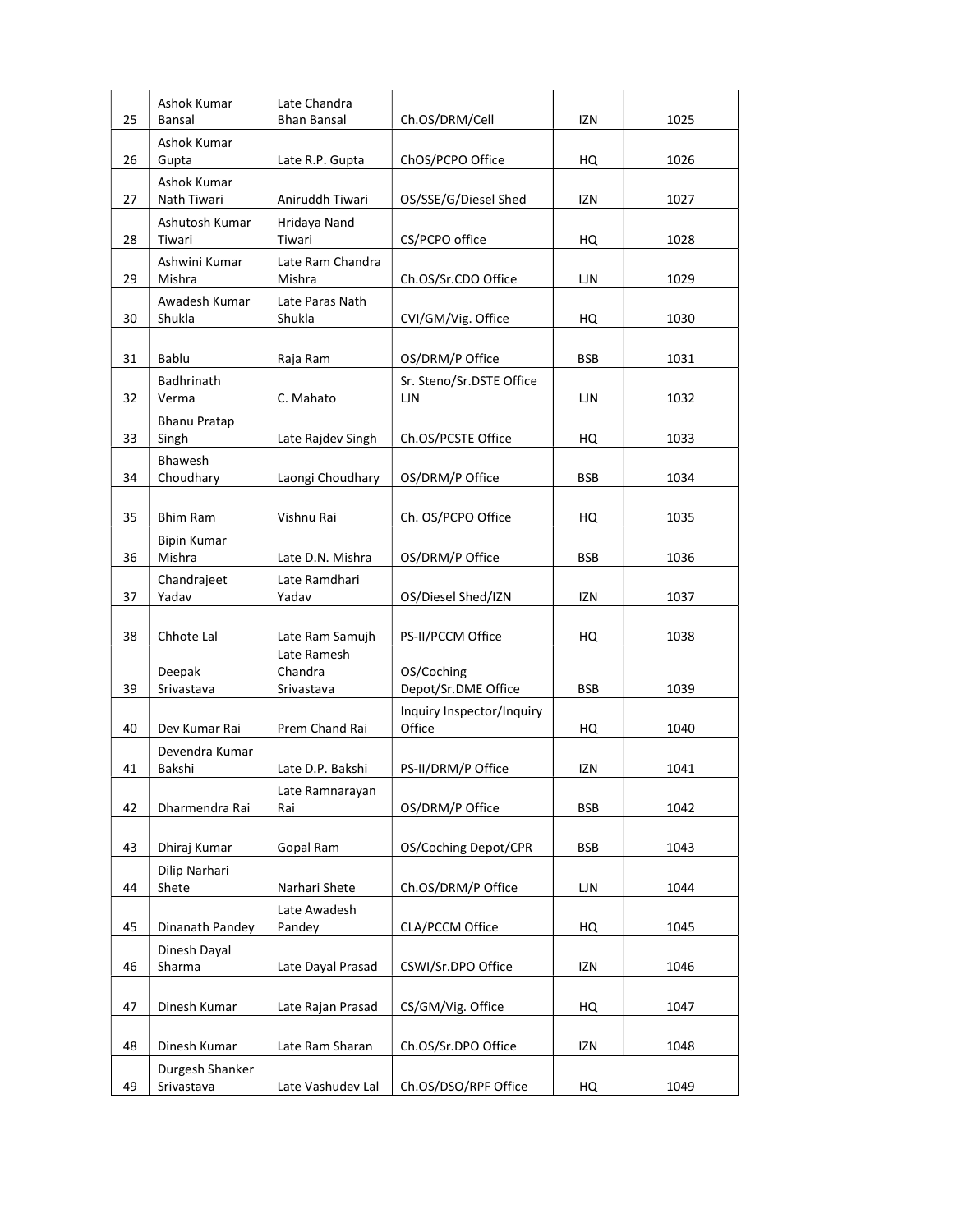|    |                             | Late Rambhu Lal                  |                          |            |      |
|----|-----------------------------|----------------------------------|--------------------------|------------|------|
| 50 | <b>Fateh Lal Meena</b>      | Meena                            | OS//Diesel Shed/IZN      | IZN        | 1050 |
| 51 | Gopal Krishan<br>Dhawan     | Roshan Lal<br>Dhawan             | OS/Sr.DMM Office         | LJN.       | 1051 |
|    |                             | Late Bhim Prasad                 |                          |            |      |
| 52 | Gopal Kumar                 | Singh                            | OS/DRM/P Office          | <b>BSB</b> | 1052 |
|    | Harkhen Kumar               | Late Narayan                     |                          |            |      |
| 53 | Singh                       | Singh                            | Steno Grade-I/PFA Office | HQ         | 1053 |
|    |                             | Late Mustak                      |                          |            |      |
| 54 | Ishtiyak Ahmad              | Ahmad                            | Ch.OS/PCMM Office        | HQ         | 1054 |
| 55 | <b>Israr Ahamad</b><br>Khan | M.M. Khan                        | Ch. OS/DRM/P Office      | <b>BSB</b> | 1055 |
|    |                             |                                  | Efficiency               |            |      |
| 56 | Jagdish Chandra             | Late Raghu Rai                   | inspectar/GM/Plg.        | HQ         | 1056 |
|    |                             |                                  |                          |            |      |
| 57 | Jitendra Kumar              | Ranvijay Singh                   | CS/Sr.DEN/Cord. Office   | IZN        | 1057 |
|    | Jitendra Kumar              | Late Santosh                     |                          |            |      |
| 58 | Srivastava                  | Kumar Srivastava                 | SWI/DRM/P Office         | <b>BSB</b> | 1058 |
| 59 | Jyoti Ranjan<br>Chaudhary   | Late Babu Lal<br>Chaudhary       | CSWI/ PCPO Office        | HQ         | 1059 |
|    |                             |                                  |                          |            |      |
| 60 | Jyoti Shanker               | Late Moti Lal                    | OS/Disel Shed/LJN        | LJN        | 1060 |
|    |                             | Late Sripat                      | Ch.OS/ADE/East           |            |      |
| 61 | Kailash Chauhan             | Chauhan                          | /Mau/Office              | <b>BSB</b> | 1061 |
|    |                             | Late Ram Das                     |                          |            |      |
| 62 | Kashi Nath Yadav            | Yadav                            | OS/DRM/Sig. Office       | <b>BSB</b> | 1062 |
| 63 | Krishna Prakesh<br>Mishra   | Late Ram Ratan<br>Mishra         | CS/PCOM Office           | HQ         | 1063 |
|    |                             | Late P.N.                        |                          |            |      |
| 64 | Kumar Ambrish               | Srivastava                       | OS/PCMM Office           | HQ         | 1064 |
|    |                             |                                  |                          |            |      |
| 65 | Lal Babu Roy                | Ram Karan Roy                    | OS/Sr.DMM Office         | <b>BSB</b> | 1065 |
|    | Lal Bahadur                 | Late Bhagwati                    |                          |            |      |
| 66 | Srivastava                  | <b>Prasad Srivastava</b>         | Ch.OS/Loco Shed/GD       | LJN        | 1066 |
| 67 | Lal Chand                   | Vipat                            | PS-II/DRM/Engg. Office   | LJN        | 1067 |
|    | Lalan Kumar                 |                                  |                          |            |      |
| 68 | Orano                       | Late Bharat Orano                | OS/Diesel Shed/IZN       | IZN        | 1068 |
|    |                             | Late Kamta Prasad                |                          |            |      |
| 69 | M.K. Singh                  | Singh                            | OS/DRM/Mech. Office      | <b>BSB</b> | 1069 |
|    | Madan Lal                   |                                  |                          |            |      |
| 70 | Diwaker                     | Late Ram Das                     | Ch. OS/CHI Office        | LJN        | 1070 |
| 71 | Madhuri Devi                | Late Narsingh<br>Prasad          | Ch.OS/PCPO Office        | HQ         | 1071 |
| 72 | Manish Kumar                | Late Radhe<br>Krishan Srivastava | CSWI/DRM/P Office        | LJN        | 1072 |
|    |                             |                                  | Ch.OS/ADEE/TRD/CPR       |            |      |
| 73 | Manish Kumar                | Jagat Narayan                    | Office                   | <b>BSB</b> | 1073 |
|    | Manoj Kumar                 | Late Ganesh                      |                          |            |      |
| 74 | Hind                        | Prasad                           | Ch.OS/Loco Shed/GD       | LJN        | 1074 |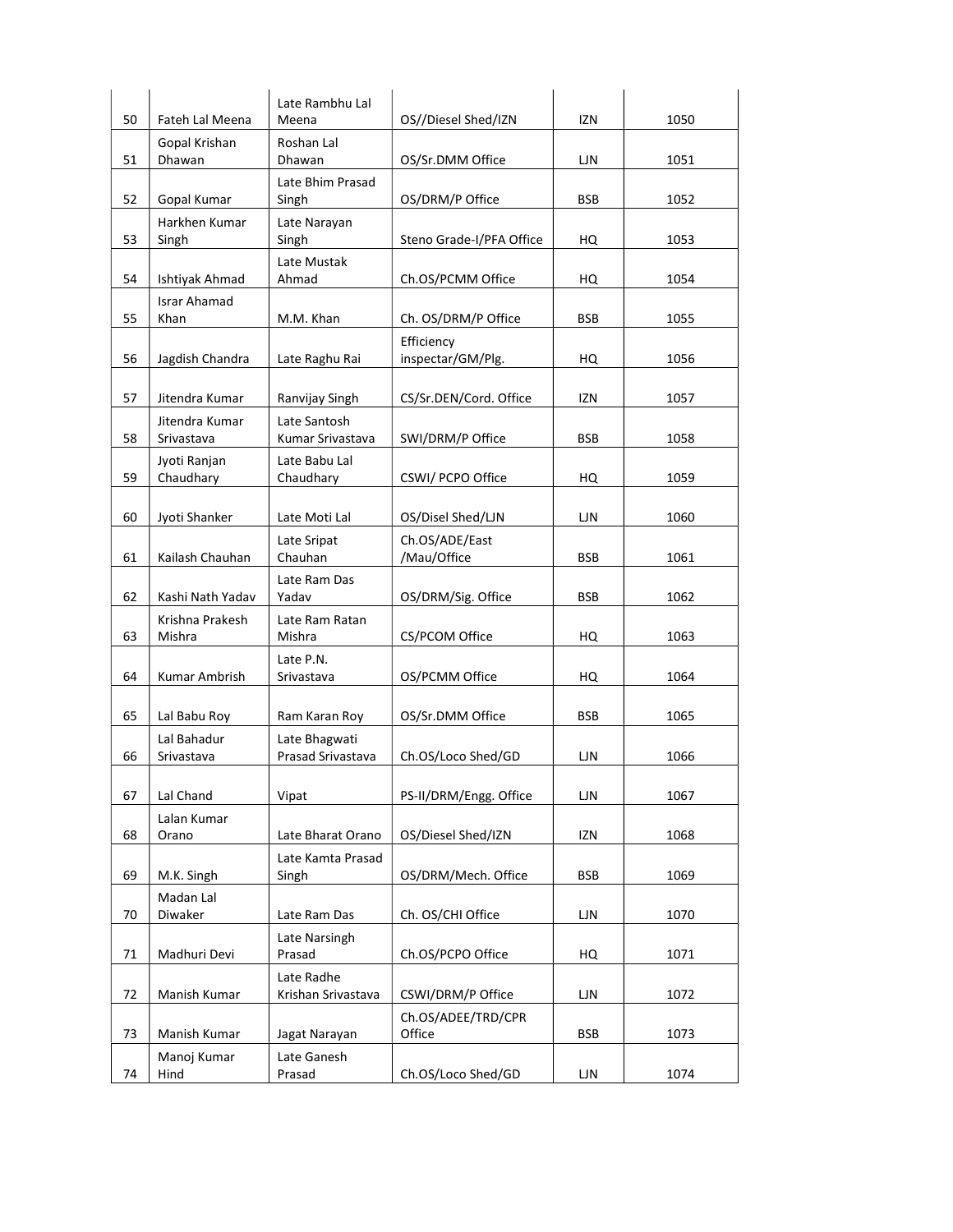| 75 | Manoj Kumar<br>Tiwari       | Late Krishna Kant<br>Tiwari          | Steno Grade-1/Efficency<br>Office | HQ         | 1075 |
|----|-----------------------------|--------------------------------------|-----------------------------------|------------|------|
| 76 | Meera Verma                 | Late Jagrnnath<br>Prasad             | OS/APO/GD                         | ЦN         | 1076 |
| 77 | Mohammad Asif<br>Ali        | Late Dr. Ayub Ali                    | Ch. OS/DRM/P Office               | <b>BSB</b> | 1077 |
| 78 | Mohd. Nasim<br>Siddiqui     | Late Mohd. Majid<br>Siddiqui         | OS/Loko SHED/GD                   | LJN        | 1078 |
| 79 | Mohd. Nayab<br>Khan         | Late Mohd.Naeem<br>Khan              | Ch.OS/APO/GD Office               | LJN        | 1079 |
| 80 | Naushad Ali                 | Late Abad Ali                        | Ch.OS/DRM/Engg. Office            | LJN        | 1080 |
| 81 | Niwas Babu<br>Saxena        | Late Jagdish<br><b>Bhadur Saxena</b> | PS-II/DRM Office                  | IZN        | 1081 |
| 82 | Om Prakesh                  | Late Badri Prasad                    | OS/PCMM Office                    | HQ         | 1082 |
| 83 | Om Prakesh<br>Deepak        | Dudh Nath Prasad                     | CSWI/ PCPO Office                 | HQ         | 1083 |
| 84 | Om Prakesh<br>Sharma        | Ganga Prasad<br>Sharma               | OS/DRM/P Office                   | LJN        | 1084 |
| 85 | Pankaj Babu                 | Rameshwer Dayal                      | CSWI/DRM/P Office                 | izn        | 1085 |
| 86 | Pankaj Kumar Das            | Pashupati Das                        | OS/DRM/P Office                   | BSB        | 1086 |
| 87 | Pankaj Kumar<br>Gupta       | Late Prabodh<br>Chand Gupta          | CLA/Law Office                    | HQ         | 1087 |
| 88 | Pankaj Kumar<br>Singh       | Vinod Kumar<br>Singh                 | OS/DRM Office                     | BSB        | 1088 |
| 89 | Pankaj Sagar                | Ram Prasad Sagar                     | CSWI/Sr.DPO Office                | IZN        | 1089 |
| 90 | Prabha Shanker<br>Mishra    | Krishan Kant<br>Mishra               | CS/Steno grade-I/Sr.DCM<br>Office | IZN        | 1090 |
| 91 | Pradeep Kumar<br>Singh      | Late Janak Deo<br>Singh              | OS/statistical                    | HQ         | 1091 |
| 92 | Pradeep Kumar<br>Srivastava | Jamuna Prasad<br>Srivastava          | Ch.OS/DRM/P Office                | LJN        | 1092 |
| 93 | Prakash Lal                 | Late Bhagwan Das                     | CS/Sr.DEE/G                       | IZN        | 1093 |
| 94 | Pramod Kumar<br>Jha         | Late Chiranjeev<br>Jha               | CS/Railway tribunal               | HQ         | 1094 |
| 95 | Pravin Kumar<br>Mishra      | Late Dayaram<br>Mishra               | Ch.OS/Sr.DEE/TRD/Office           | BSB        | 1095 |
| 96 | Rahul Kumar                 | Late Shailendra<br>Prasad            | OS/DRM/Mech. Office               | <b>BSB</b> | 1096 |
| 97 | Raj kumar                   | Late Nand Lal                        | CSWI/DRM/P Office                 | LJN        | 1097 |
| 98 | Raj kumar Solanki           | S.K. Singh                           | Ch.OS/Sr.DSTE Office              | IZN        | 1098 |
| 99 | Raj Mohan Singh             | Nanhku Singh                         | CS/DRM/P Office                   | IZN        | 1099 |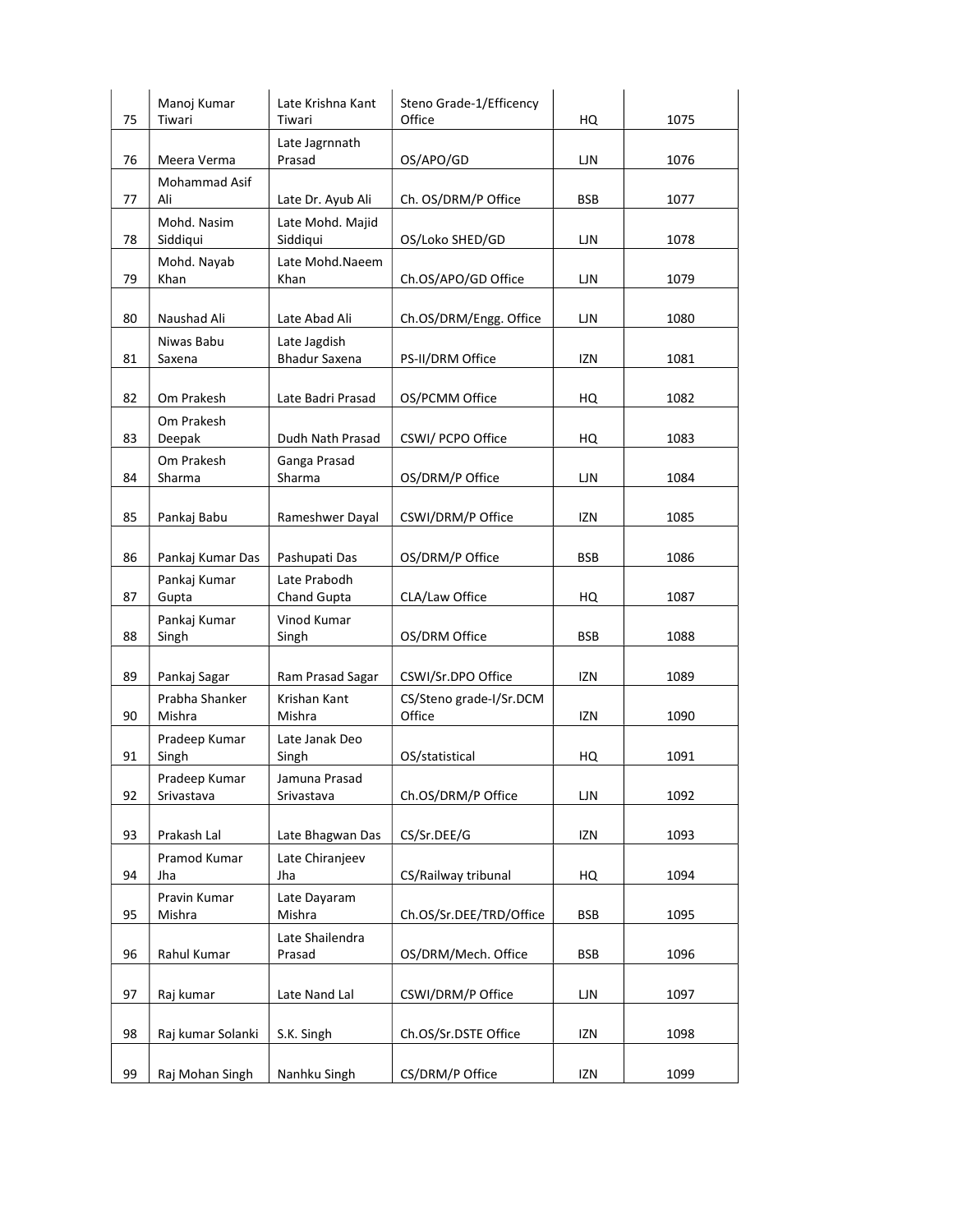|     |                            | <b>Bhanu Prakesh</b>        | Steno Grade-1/PCCM           |            |      |
|-----|----------------------------|-----------------------------|------------------------------|------------|------|
| 100 | Raj Prakesh                | Singh                       | Office                       | HQ         | 1100 |
| 101 | Rajeev Kumar               | Shiv Ram Paswan             | CS/DRM Office                | <b>BSB</b> | 1101 |
|     | Rajeev Kumar               |                             |                              |            |      |
| 102 | Rajak                      | Baleshwer Rajak             | OS/DRM /Safty Office         | <b>BSB</b> | 1102 |
| 103 | Rajendra Prasad<br>Pandey  | Late Ram Lakhan<br>Pandey   | OS/DRM/P Office              | ЦN         | 1103 |
|     |                            |                             |                              |            |      |
| 104 | Rajesh Prasad              | Adhya Prasad                | OS/Sr.DMM Office             | <b>BSB</b> | 1104 |
|     |                            |                             |                              |            |      |
| 105 | Rajesh Prasad              | Late Modi Prasad            | OS/PCOM Office               | HQ         | 1105 |
| 106 | Rakesh Kumar<br>Tiwari     | Jagdamba Prasad<br>Tiwari   | OS/Disel Shed/LJN            | LJN.       | 1106 |
|     |                            | Late Bhagwati               |                              |            |      |
| 107 | Rakesh Kunwar              | Prasad Yadav                | OS/Disel Shed/LJN            | LJN        | 1107 |
|     | Ram Darash                 |                             |                              |            |      |
| 108 | Yadav                      | Ram awadh Yadav             | OS/DRM/P Office              | <b>LJN</b> | 1108 |
|     | Ram Karan                  | Late Ram Dayal              |                              |            |      |
| 109 | Chaudhary<br>Ram Krishan   | Chaudhary                   | OS/CWM/G Office              | HQ         | 1109 |
| 110 | Rawat                      | Late Ram Nagina             | Ch.OS/DRM/Engg. Office       | <b>BSB</b> | 1110 |
|     |                            |                             |                              |            |      |
| 111 | Ram Singh                  | Late Shyam Lal              | CSWI/DRM/P Office            | LJN        | 1111 |
|     |                            |                             |                              |            |      |
| 112 | Rama Shanker               | Late RaghuPrasad            | ChOS/PCEE Office             | HQ         | 1112 |
| 113 | Ramesh Prasad              | Late Ramawatar              | Ch. OS/DRM/P Office          | BSB        | 1113 |
|     | Randheer Pratap            |                             |                              |            |      |
| 114 | Rao                        | Ram Ajoor                   | OS/DRM/P Office              | <b>BSB</b> | 1114 |
|     |                            | Late Anant Lal              | Ch.OS/training               |            |      |
| 115 | Ranjana Yadav              | Yadav                       | School/RPF                   | HQ         | 1115 |
| 116 | Ranjeet Bharti             | Ram Sahya Prasad            | Steno Grade-I/PCSC<br>Office | HQ         | 1116 |
|     |                            | Jawaher Prasad              |                              |            |      |
| 117 | Ranjeet Kumar              | Yadev                       | CS/DRM/Sig. Office           | <b>BSB</b> | 1117 |
|     |                            | Late Atul Kumar             |                              |            |      |
| 118 | Rashi Srivastava           | Srivastava                  | CSWI/ PCPO Office            | HQ         | 1118 |
| 119 | Ravi Kumar                 | Late P. Lal                 | OS/SSC/S&T Office            | LJN        | 1119 |
|     | Ravi Prakash               |                             |                              |            |      |
| 120 | Mishra                     | Ram Ratan Mishra            | CS/PCE Office                | HQ         | 1120 |
| 121 | Ravi Prakesh<br>Srivastava | Late Pyre Lal<br>Sirvastava | Ch.OS/PCPO Office            | HQ         | 1121 |
|     | Ravi Shankar               | Late Brij Kishore           |                              |            |      |
| 122 | Mishra                     | Mishra                      | OS/MD Office                 | HQ         | 1122 |
| 123 | Rupesh Kumar               | Late M. Lal                 | OS/Div. Hospital/BNZ         | LJN        | 1123 |
|     |                            |                             |                              |            |      |
| 124 | Sangeeta Pande             | Sashikant Tiwari            | Ch.OS/PCMD Office            | HQ         | 1124 |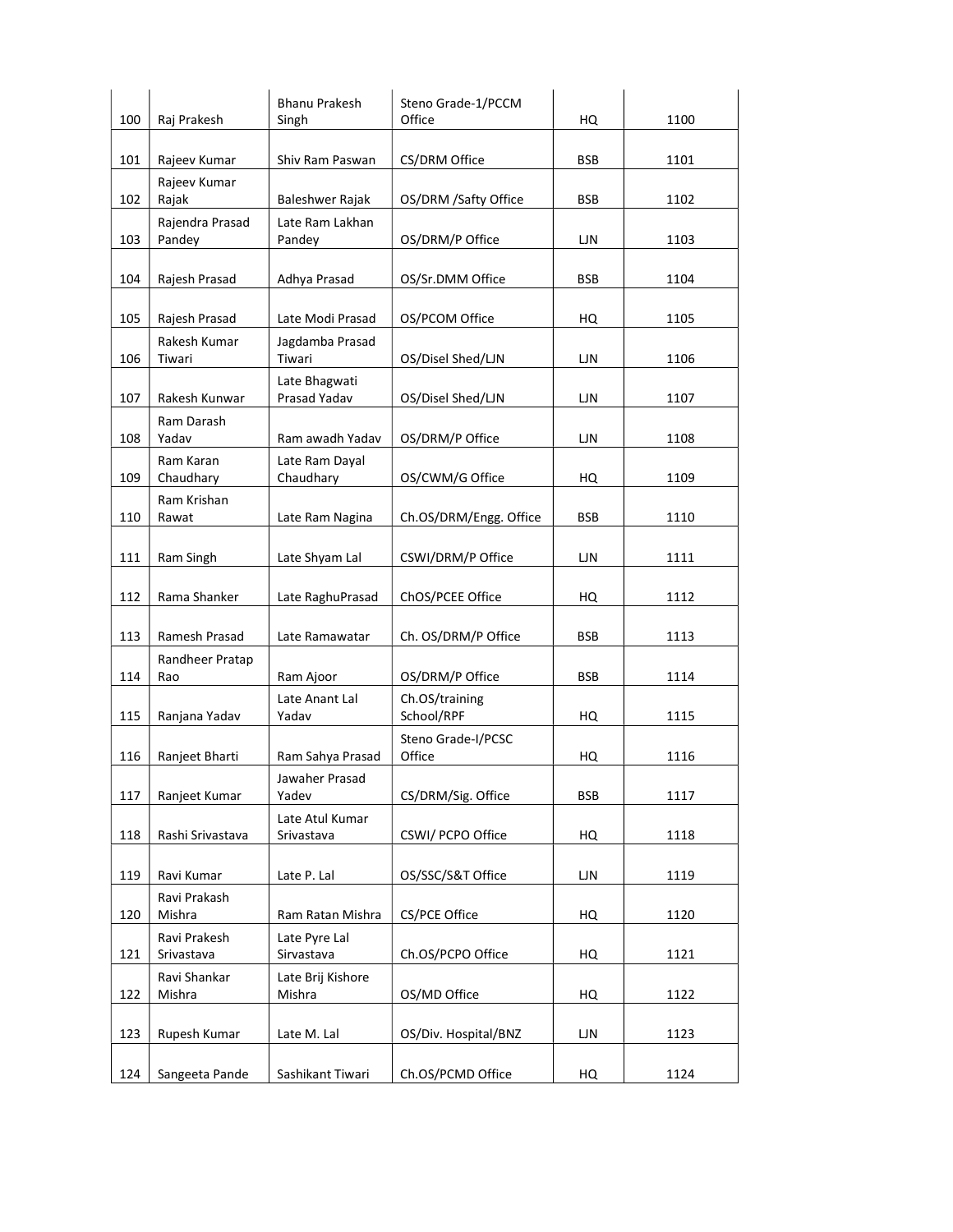| 125 | Sanjay Kackar               | Late D.P. Kackar                  | Ch.OS/DRM/P Office       | LJN        | 1125 |
|-----|-----------------------------|-----------------------------------|--------------------------|------------|------|
|     |                             |                                   |                          |            |      |
| 126 | Sanjay Kumar                | Suresh Singh                      | Ch.OS/PCMM Office        | HQ         | 1126 |
| 127 | Sanjay Kumar                | Late Kameshwar<br>Shah            | CS/DRM/P Office          | <b>BSB</b> | 1127 |
|     |                             | Late Harish                       |                          |            |      |
| 128 | Sanjeev Kumar               | Chandra                           | OS/Sr.DOM/BSB            | <b>BSB</b> | 1128 |
| 129 | Sanjeev Kumar<br>Singh      | Ramanuj Singh                     | OS/DRM/P Office          | <b>BSB</b> | 1129 |
| 130 | Sanjeev Kumar<br>Srivastava | Late Ram Lakhan<br>Lal Srivastava | OS/Disel Shed/LJN        | LJN        | 1130 |
|     | Santosh Kumar               | Late Ramashanker                  |                          |            |      |
| 131 | Rai                         | Rai                               | OS/DRM/P Office          | <b>BSB</b> | 1131 |
|     | Saroj Kumar                 |                                   |                          |            |      |
| 132 | Singh                       | <b>Umakant Singh</b>              | OS/PCMM Office           | HQ         | 1132 |
| 133 | Sarvjeet Singh<br>Soni      | Manjeet Singh                     | OS/ADE/MLN Office        | ЦN         | 1133 |
|     | Satendra Narain             |                                   |                          |            |      |
| 134 | Rai                         | Late Krishna Rai                  | OS/PCE Office            | HQ         | 1134 |
|     | Satish Kumar                | Late Gopal Lal                    |                          |            |      |
| 135 | Srivastava                  | Srivastava                        | OS/Desel Lobby/GD        | LJN        | 1135 |
| 136 | Satish Pandey               | <b>Govind Dutt</b><br>Pandey      | OS/DRM/Mech. Office      | ЦN         | 1136 |
|     |                             |                                   |                          |            |      |
| 137 | Satya Prakesh               | Jai Prakesh                       | CSWI/DRM/P Office        | <b>BSB</b> | 1137 |
| 138 | Seema Shukla                | Late Om prakash<br>Shukla         | OS/PCPO/Office           | HQ         | 1138 |
|     | Shambhu Nath                | Late Rama Kant                    |                          |            |      |
| 139 | Chaudhary                   | Yadav                             | ChOS/PCEE Office         | HQ         | 1139 |
|     | Shesh Nath                  | Baijnath                          |                          |            |      |
| 140 | Kushwaha                    | Kushwaha                          | Ch.OS/Sr.DMM Office      | <b>BSB</b> | 1140 |
| 141 | Shishu Om Dikshit           | Late Ganesh D.<br>Dikshit         | CSWI/DRM/P Office        | LJN        | 1141 |
|     |                             | Late Shiv shanker                 |                          |            |      |
| 142 | Shiv Kumar                  | Prasad                            | Ch.OS/SPO/MWS Office     | HQ         | 1142 |
| 143 | Shri Ram                    | Late Laxuman                      | OS/PCPO/Office           | HQ         | 1143 |
|     |                             | Late Uday Bhan                    |                          |            |      |
| 144 | Shwet Bhan Singh            | Singh                             | CSWI/ PCPO Office        | HQ         | 1144 |
| 145 | Sohan Lal Meena             | Ram Karan Meena                   | OS/DRM/P Office          | <b>BSB</b> | 1145 |
|     | Subodh Kumar                | Kamala Kant                       | Steno Grade-I/PCSC       |            |      |
| 146 | Mishra                      | Mishra                            | Office                   | HQ         | 1146 |
|     |                             |                                   |                          |            |      |
| 147 | Sujeet Kumar                | Arvind Singh                      | OS/DRM Office            | <b>BSB</b> | 1147 |
| 148 | Suresh Yadav                | Late Kripa Shankar                | CSWI/ PCPO Office        | HQ         | 1148 |
|     |                             |                                   | OS/ Principal Electrical |            |      |
|     | Surjeet Vikram              |                                   | <b>Training Centre</b>   |            |      |
| 149 | Singh                       | Late Nagina Singh                 | Office/GKP               | HQ         | 1149 |